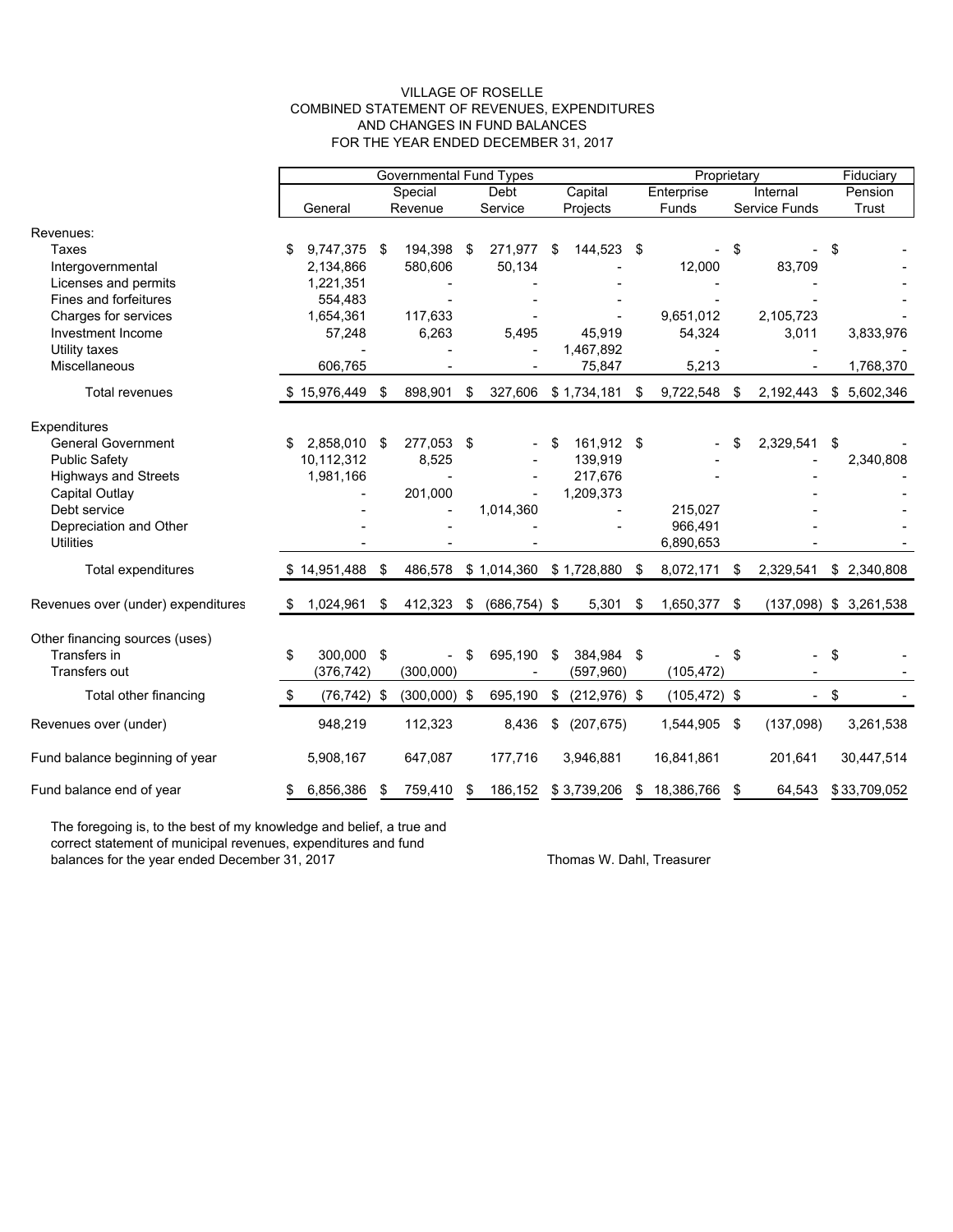| <b>Revenues by Source</b>                         |            |
|---------------------------------------------------|------------|
| <b>Property Taxes</b>                             | 5,939,777  |
| Personal Property Replacement Tax                 | 34,631     |
| Sales Tax                                         | 3,012,866  |
| State Income Tax                                  | 2,090,763  |
| Local Use Tax                                     | 588,800    |
| Motor Fuel Tax Allotments                         | 580,606    |
| Foreign Fire Insurance                            | 35,391     |
| Pull Tab Tax                                      | 2,420      |
| Auto Rental Tax                                   | 2,208      |
| <b>Utility Tax</b>                                | 1,577,288  |
| <b>Hotel/Motel Tax</b>                            | 103,595    |
| <b>Eating Establishment Tax</b>                   | 368,760    |
| Amusement Tax                                     | 25,472     |
| <b>Video Rental Tax</b>                           | 11,293     |
| Video Gaming Tax                                  | 128,565    |
| <b>Building Fees</b>                              | 241,000    |
| <b>Water Sales</b>                                | 4,182,621  |
| Sewer Sales                                       | 2,825,236  |
| Capital Improvement Surcharge                     | 2,116,211  |
| <b>Parking Fees</b>                               | 365,401    |
| Other Fees                                        | 45,304     |
| <b>Vehicle Licenses</b>                           | 686,059    |
| <b>Other Licenses</b>                             | 248,986    |
| Fines                                             | 654,929    |
| <b>Charges for Services</b>                       | 2,128,343  |
| <b>Employer Police/Fire Pension Contributions</b> | 1,403,745  |
| <b>Employee Police/Fire Pension Contributions</b> | 359,724    |
| Other Income                                      | 2,509,707  |
| <b>Grants &amp; Donations</b>                     | 135,897    |
| <b>Investment Income</b>                          | 4,002,449  |
| Recaptures                                        | 46,429     |
| <b>Total Revenue</b>                              | 36,454,474 |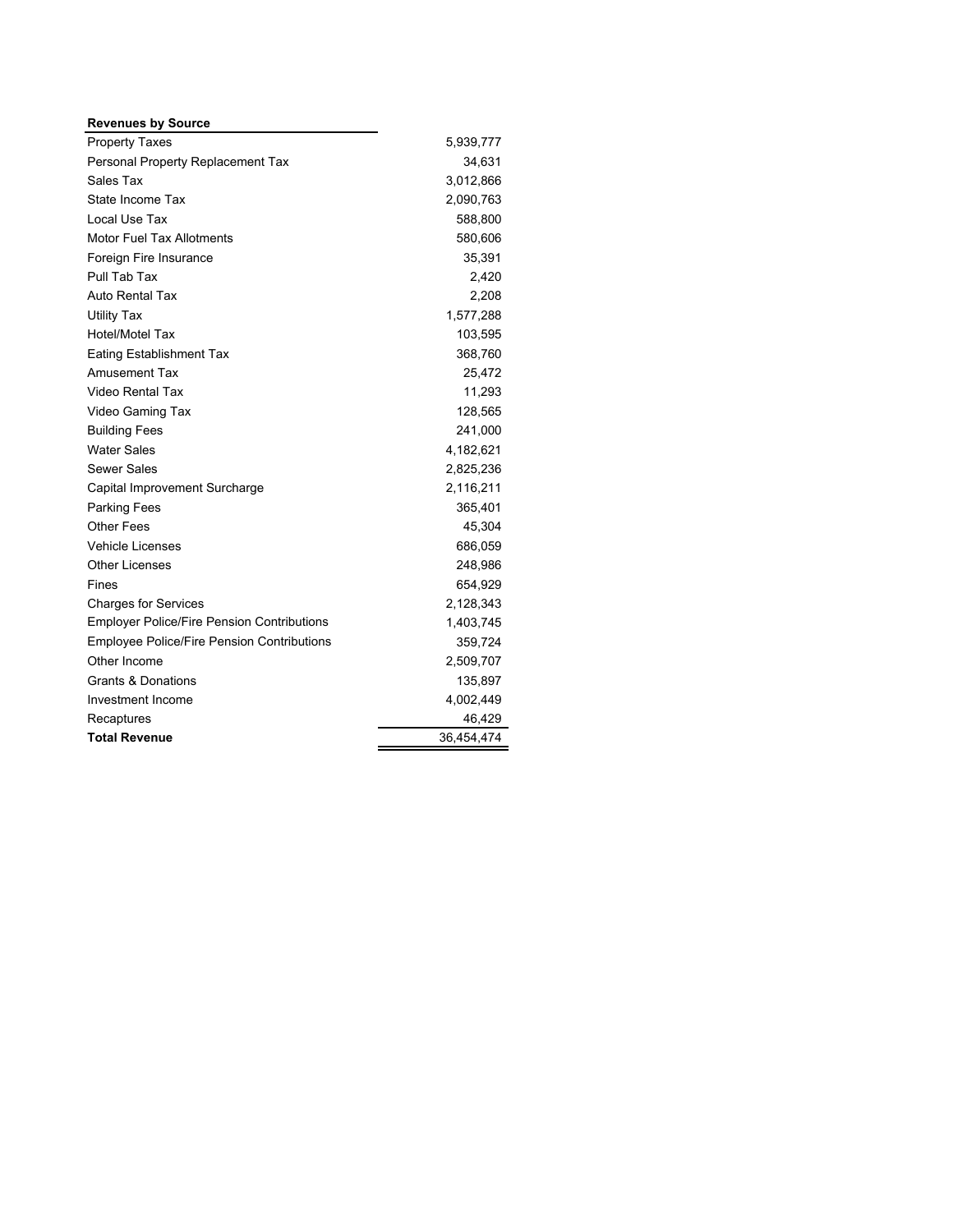| <b>1ST AYD CORP</b>                      | 2,834.50     |
|------------------------------------------|--------------|
| ABC COMMERCIAL MAINTENANCE SERVICES INC  | 6,184.00     |
| ABT ELECTRONICS & APPLIANCES             | 3,585.00     |
| ADVANCE AUTO PARTS                       | 4,093.29     |
| AFFORDABLE OFFICE INTERIORS INC          | 202,287.67   |
| AIR ONE EQUIPMENT INC                    | 65,553.86    |
| ALEXANDER CHEMICAL CORP                  | 11,400.37    |
| ALEXIAN BROTHERS CORP                    | 36,266.00    |
| ALL AMERICAN EXTERIOR SOLUTIONS          | 18,097.20    |
| ALLIED PAINTING CONTRACTORS              | 4,177.65     |
| ALM GROUP INC                            | 27,952.00    |
| AMALGAMATED BANK OF CHICAGO              | 1,300,647.50 |
| <b>AMAZON</b>                            | 2,723.84     |
| AMERICAN CARPET WHOLESALERS              | 7,420.95     |
| AMERICAN ELECTRIC CONSTRUCTION CO        | 8,558.15     |
| AMERICAN OVERHEAD DOOR INC               | 6,788.23     |
| AMERON POLE PRODUCTS DIVISION            | 4,545.00     |
| AMPERAGE ELECTRICAL SUPPLY INC           | 7,568.57     |
| <b>ANTHONY RUGGIERO</b>                  | 9,673.87     |
| APOLLO TRENCHLESS INC                    | 23,941.60    |
| ARCHON CONSTRUCTION CO INC               | 28,923.70    |
| ASSOCIATED TECHNICAL SERVICES            | 6,300.00     |
| <b>AZAVAR AUDIT SOLUTIONS</b>            | 6,529.28     |
| <b>BADGER METER INC</b>                  | 91,388.70    |
| <b>BAKER TILLY VIRCHOW KRAUSE LLP</b>    | 30,000.00    |
| <b>BAXTER &amp; WOODMAN</b>              | 100,339.55   |
| <b>BENCHMARK DOOR</b>                    | 3,965.00     |
| BEST TECHNOLOGY SYSTEMS INC              | 11,675.00    |
| <b>BHFX LLC</b>                          | 8,980.00     |
| <b>BLOOMINGDALE PARK DISTRICT</b>        | 2,757.56     |
| <b>BLOOMINGDALE TOWNSHIP</b>             | 46,111.00    |
| BLUECROSS BLUESHIELD OF IL               | 988,164.60   |
| <b>BLUFF CITY MATERIALS INC</b>          | 5,510.00     |
| <b>BOLLER CONSTRUCTION CO INC</b>        | 149,421.88   |
| <b>BOUGHTON TRUCKING &amp; MATERIALS</b> | 15,054.53    |
| <b>BRISCOE SIGNS</b>                     | 6,504.50     |
| <b>BRUCE SCHROER</b>                     | 5,117.07     |
| <b>BUILDCHARGE.COM</b>                   | 4,268.65     |
| BUILDING AND CODE CONSULTANTS INC        | 54,175.50    |
| <b>CALL ONE</b>                          | 35,905.98    |
| CANON SOLUTIONS AMERICA INC              | 2,692.48     |
| CAREYS HEATING & AIR CONDITIONING INC    | 76,767.00    |
| CAROL STREAM FIRE PROTECTION DISTRICT    | 5,000.00     |
| <b>CARQUEST AUTO PARTS</b>               | 11,146.46    |
| <b>CDS OFFICE TECHNOLOGIES</b>           | 8,724.00     |
| <b>CDW-GOVERNMENT INC</b>                | 18,647.33    |
| CENTER FOR PUBLIC SAFETY MGMT LLC        | 13,202.29    |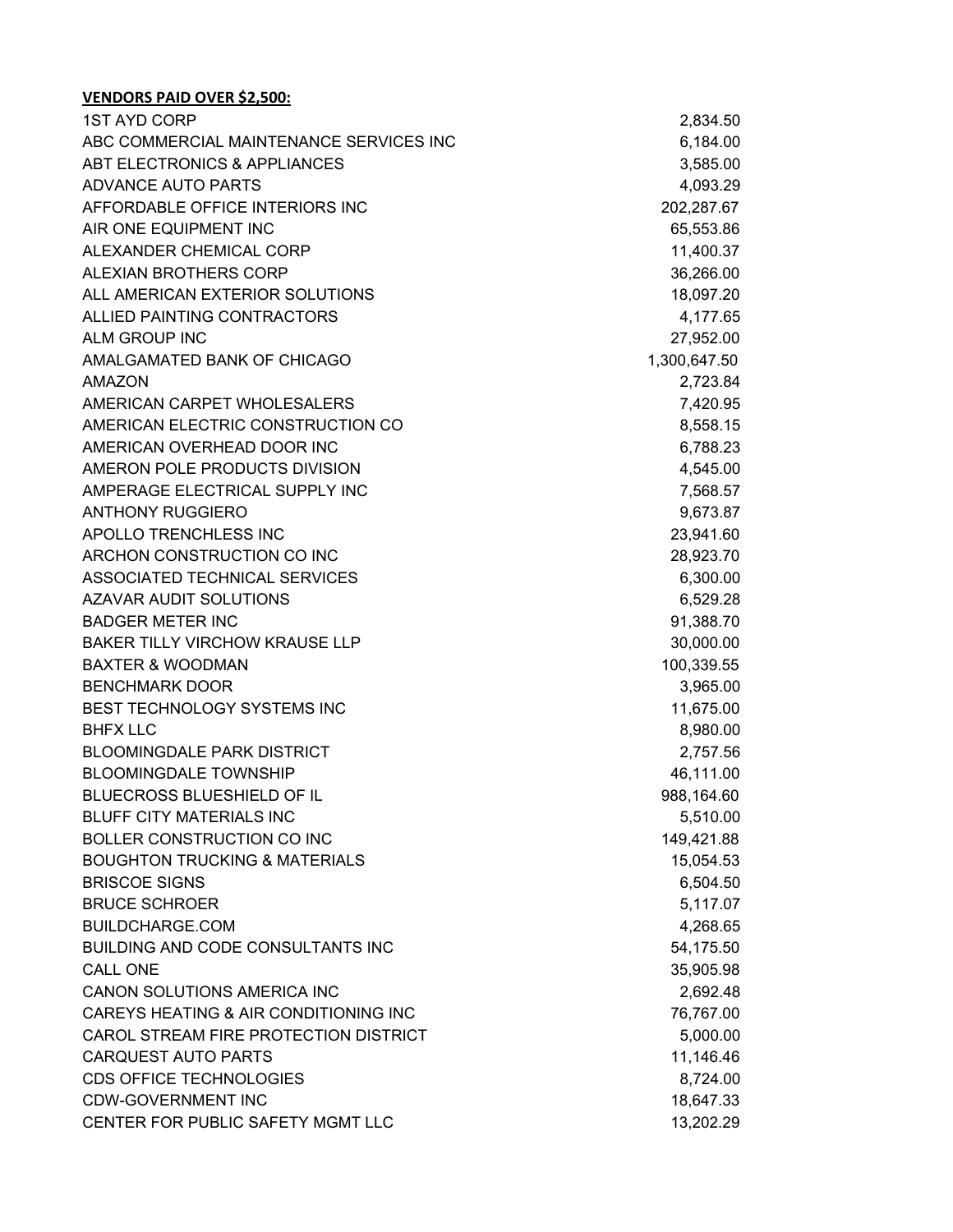| <b>CERTIFIED BALANCE &amp; SCALE</b>          | 4,465.00     |
|-----------------------------------------------|--------------|
| CERTIFIED FLEET SERVICES INC                  | 5,946.39     |
| <b>CHICAGO BACKFLOW INC</b>                   | 3,000.00     |
| <b>CHICAGO NORTHWEST</b>                      | 7,258.86     |
| <b>CHICAGO TRIBUNE</b>                        | 3,884.00     |
| <b>CHRISTENSEN EXCAVATING &amp; TRUCKING</b>  | 18,135.00    |
| CHRISTOPHER B BURKE ENG LTD                   | 246,847.30   |
| <b>CHRISTOPHER SKRABIS</b>                    | 2,918.00     |
| <b>CIOSEK TREE SERVICE</b>                    | 48,366.34    |
| <b>CIVICPLUS</b>                              | 5,453.80     |
| <b>CLARK HILL PLC</b>                         | 25,965.00    |
| <b>CLASSIC GRAPHIC INDUSTRIES INC</b>         | 2,806.73     |
| <b>CLIMATE PROS INC</b>                       | 7,069.99     |
| <b>COLLEGE OF DUPAGE</b>                      | 2,570.00     |
| COM ED                                        | 34,861.01    |
| <b>COMCAST CABLE</b>                          | 4,520.97     |
| <b>COMPASS MINERALS</b>                       | 48,444.55    |
| <b>CONSERV FS INC</b>                         | 31,535.16    |
| CONSTELLATION NEWENERGY INC                   | 270,196.37   |
| COOK CTY BUREAU OF TECHNOLOGY                 | 3,267.00     |
| <b>CORE &amp; MAIN</b>                        | 8,214.49     |
| <b>CRYSTAL MGMT &amp; MAINT SERVICES CORP</b> | 40,629.90    |
| <b>CULY CONTRACTING</b>                       | 19,874.00    |
| DAHME MECHANICAL INDUSTRIES INC               | 190,379.99   |
| <b>DAILY HERALD</b>                           | 4,073.65     |
| DANS AUTO REPAIR INC                          | 11,970.25    |
| <b>DELL FINANCIAL SERVICES</b>                | 21,886.70    |
| <b>DENNIS SCHAR</b>                           | 3,000.00     |
| DIRECTOR OF THE ILLINOIS STATE POLICE         | 2,611.00     |
| <b>DUCOMM</b>                                 | 439,286.14   |
| <b>DUPAGE CTY</b>                             | 3,000.00     |
| DUPAGE CTY STATE'S ATTORNEY OFFICE            | 3,500.00     |
| <b>DUPAGE MATERIALS</b>                       | 3,860.31     |
| DUPAGE MAYORS & MANAGERS CONFERENCE           | 22,156.72    |
| DUPAGE METROPOLITAN ENFORCEMENT GROUP         | 16,640.00    |
| DUPAGE RIVER/SALT CREEK WORK GROUP            | 41,720.00    |
| DUPAGE TOPSOIL INC                            | 4,830.00     |
| DUPAGE WATER COMMISSION                       | 2,741,484.00 |
| <b>EATON CORP</b>                             | 2,854.00     |
| EJ EQUIPMENT INC                              | 363,392.02   |
| <b>EMERALD TREE CARE LLC</b>                  | 9,058.50     |
| <b>EMERGENCY MEDICAL PRODUCTS INC</b>         | 7,746.01     |
| <b>EVA SACHMAN</b>                            | 2,817.45     |
| <b>FAIRBORN</b>                               | 5,314.70     |
| <b>FAIRWAY LANDSCAPING</b>                    | 19,130.00    |
| FILOTTO CONSTRUCTION INC                      | 54,338.00    |
| FIRE PROTECTION PUBLICATIONS                  | 2,512.68     |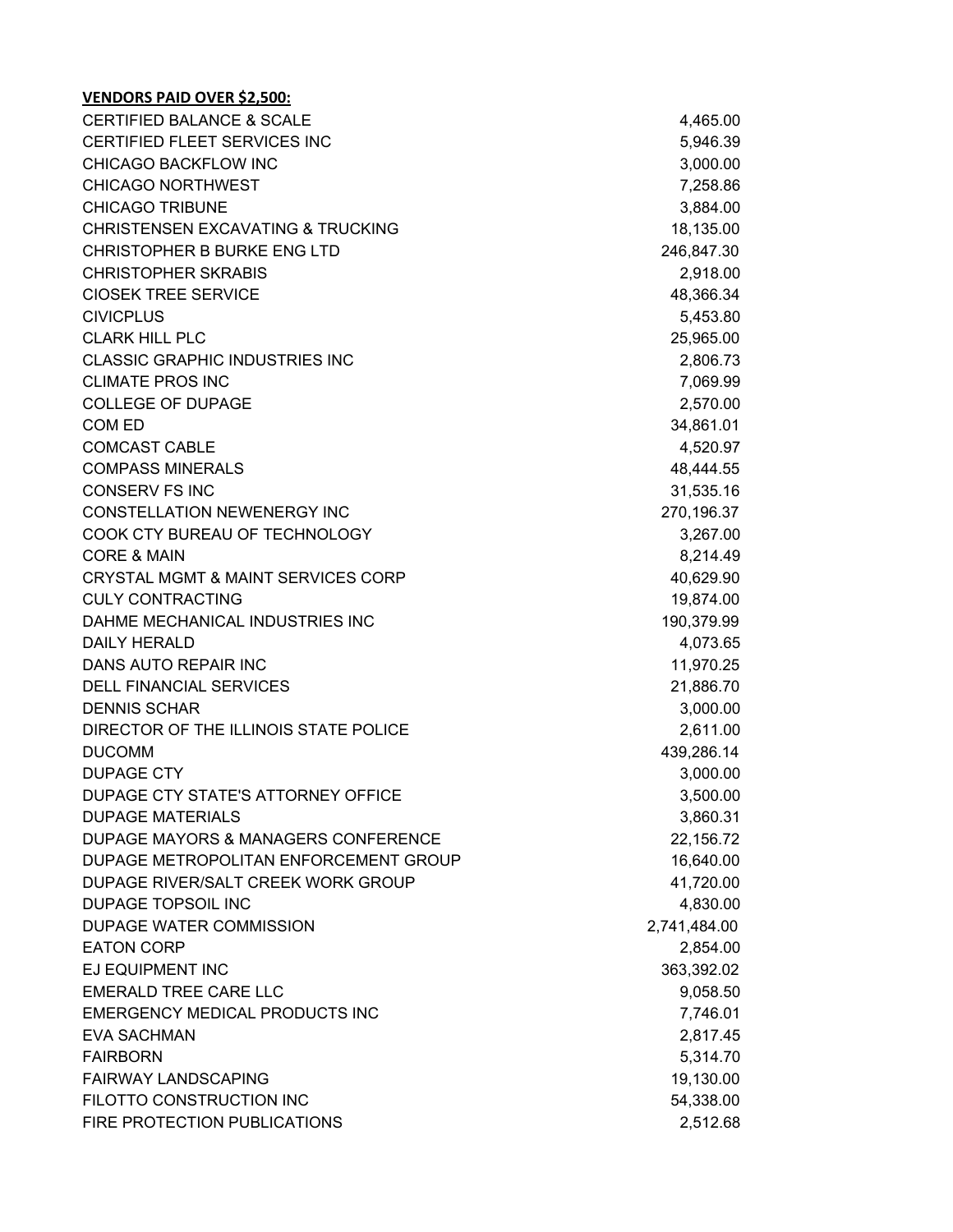| <b>VENDORS PAID OVER \$2,500:</b>          |            |
|--------------------------------------------|------------|
| FIRE SERVICE INC                           | 10,221.51  |
| <b>FIREHOUSE SOFTWARE</b>                  | 5,582.00   |
| <b>FISHER SCIENTIFIC</b>                   | 3,114.73   |
| FLEET SAFETY SUPPLY                        | 22,194.67  |
| FORCE SCIENCE INSTITUTE LTD                | 3,000.00   |
| <b>FOX VALLEY FIRE &amp; SAFETY</b>        | 3,970.25   |
| <b>FULLIFE SAFETY CENTER</b>               | 6,672.75   |
| <b>FULTON TECHNOLOGIES INC</b>             | 20,128.69  |
| <b>G&amp;K SERVICES NORTH CHICAGO</b>      | 2,976.56   |
| <b>GENERAL PUMP &amp; MACHINERY INC</b>    | 4,312.00   |
| <b>GENERAL TRUCK PARTS &amp; EQUIPMENT</b> | 2,942.78   |
| <b>GLOBAL EMERGENCY PRODUCTS</b>           | 6,792.62   |
| <b>GLOBE CONSTRUCTION INC</b>              | 58,536.08  |
| <b>GO PAINTERS INC</b>                     | 30,840.00  |
| <b>GODING ELECTRIC CO</b>                  | 3,974.69   |
| GOLD SHIELD DETECTIVE AGENCY INC           | 11,912.60  |
| <b>GOVTEMPSUSA LLC</b>                     | 70,360.50  |
| <b>GRAINGER INC</b>                        | 6,295.77   |
| <b>GREAT LAKES KWIK SPACE</b>              | 2,807.14   |
| <b>GRIFFON SYSTEMS INC</b>                 | 20,750.00  |
| <b>HACH CO</b>                             | 6,149.19   |
| <b>HAWKINS INC</b>                         | 6,014.00   |
| HDSWW -CAROL STREAM IL                     | 23,082.84  |
| <b>HEALTH &amp; LAW RESOURCE INC</b>       | 10,126.35  |
| HENDERSON PRODUCTS INC                     | 4,051.19   |
| <b>HR GREEN INC</b>                        | 12,704.00  |
| IL DEPARTMENT OF EMPLOYMENT SECURITY       | 17,805.00  |
| IL DEPT OF TRANSPORTATION                  | 71,341.95  |
| IL ENVIRONMENTAL PROTECTION AGENCY         | 389,585.00 |
| IL FIRE CHIEFS ASSOC                       | 6,365.00   |
| IL MUNICIPAL LEAGUE                        | 3,715.00   |
| <b>ILLINI POWER PRODUCTS CO</b>            | 6,488.31   |
| <b>IMAGETEC LP</b>                         | 2,850.15   |
| <b>IMPACT NETWORKING LLC</b>               | 4,829.24   |
| <b>IMRF</b>                                | 7,550.89   |
| <b>INSIGHT PUBLIC SECTOR</b>               | 12,060.04  |
| INTERGOVERNMENTAL RISK MANAGEMENT ASSOC    | 450,979.20 |
| INTIME SOLUTIONS INC                       | 7,200.00   |
| <b>INTOXIMETERS</b>                        | 2,860.00   |
| <b>JAMES TULK</b>                          | 5,150.00   |
| <b>JC CROSS COMPANY</b>                    | 5,740.00   |
| <b>JG UNIFORMS</b>                         | 26,755.32  |
| <b>JRI SERVICES INC</b>                    | 29,796.00  |
| <b>JULIE INC</b>                           | 4,960.79   |
| <b>JWC ENVIRONMENTAL</b>                   | 23,500.00  |
| KANE MCKENNA & ASSOCIATES                  | 10,743.75  |
| <b>KARDS INC</b>                           | 20,295.15  |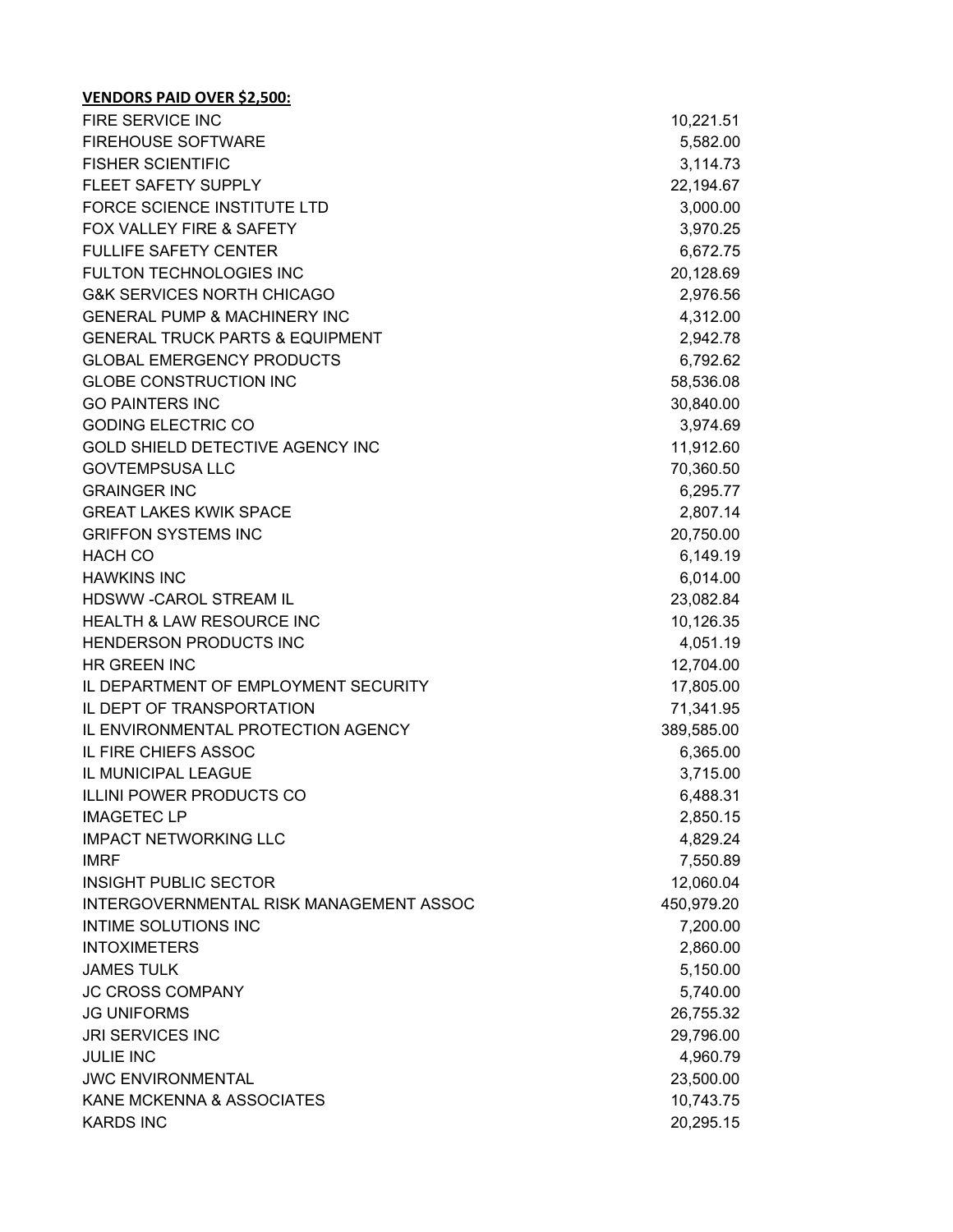| <b>KEVIN W. SHAUGHNESSY</b>                      | 2,975.00   |
|--------------------------------------------------|------------|
| KIEFT BROTHERS INC                               | 3,617.22   |
| <b>KLEIN &amp; HOFFMAN</b>                       | 6,034.90   |
| <b>KLF ENTERPRISES</b>                           | 4,000.00   |
| <b>KONE INC</b>                                  | 5,822.55   |
| <b>LANDMARK FORD</b>                             | 42,220.00  |
| <b>LENS ACE HARDWARE</b>                         | 9,571.51   |
| <b>LEXIPOL</b>                                   | 4,696.00   |
| <b>LIFTOFF LLC</b>                               | 6,300.00   |
| LRS HOLDINGS, LLC                                | 11,490.22  |
| M & M EVENT RENTALS                              | 14,965.65  |
| <b>MARANS INC</b>                                | 2,970.00   |
| MARQUARDT & BELMONTE PC                          | 64,121.37  |
| <b>MCCANN INDUSTRIES INC</b>                     | 4,662.82   |
| MEADE ELECTRIC CO INC                            | 7,709.27   |
| MELROSE PYROTECHNICS INC                         | 24,000.00  |
| <b>MENARDS INC</b>                               | 12,043.15  |
| METRA-ACCOUNTS RECEIVABLE                        | 19,958.60  |
| METRO PARAMEDIC SERVICES INC                     | 686,928.00 |
| <b>METROPOLITAN INDUSTRIES</b>                   | 49,787.40  |
| METROPOLITIAN PUMP CO                            | 13,885.00  |
| <b>MGP INC</b>                                   | 2,800.00   |
| MICROSYSTEMS INC                                 | 4,101.48   |
| <b>MIDCO SYSTEMS</b>                             | 26,818.61  |
| MIDLAND STANDARD ENGINEERING & TEST INC          | 9,102.00   |
| MIDWEST COMMUNICATIONS TECHNOLOGIES, INC.        | 12,766.00  |
| <b>MOE FUNDS</b>                                 | 422,126.10 |
| MORROW BROTHERS FORD INC                         | 41,880.00  |
| MOUNT NUGENT CONSTRUCTION LTD                    | 3,117.28   |
| MUNICIPAL CODE CORP                              | 6,101.46   |
| <b>MURPHY PLUMBING &amp; SERVICE</b>             | 4,132.00   |
| MWM CONSULTING GROUP INC                         | 11,700.00  |
| NATIONAL POWER RODDING CORP                      | 61,714.75  |
| NERI BROS CONSTRUCTION INC                       | 15,685.00  |
| NEXTEL COMMUNICATIONS                            | 5,265.48   |
| <b>NICOR</b>                                     | 41,091.02  |
| NORTHEAST MULTI REGIONAL TRAINING                | 6,225.00   |
| NORTHEASTERN ILLINOIS PUBLIC SAFETY              | 5,260.00   |
| NORTHERN ILLINOIS POLICE ALARM SYSTEM            | 6,294.67   |
| <b>ON-TIME INC</b>                               | 20,248.85  |
| OTTOSEN BRITZ KELLY COOPER GILBERT & DINOLFO LTD | 11,172.56  |
| OZINGA READY MIX CONCRETE INC                    | 13,951.50  |
| PARKMOBILE USA INC                               | 2,537.76   |
| PAT KEANS FRIENDLY FORD                          | 14,034.32  |
| PATNICK CONSTRUCTION INC                         | 927,135.15 |
| PAULSON PRESS INC                                | 8,000.00   |
| PEARL BANQUETS & CONFERENCE CENTER               | 12,847.51  |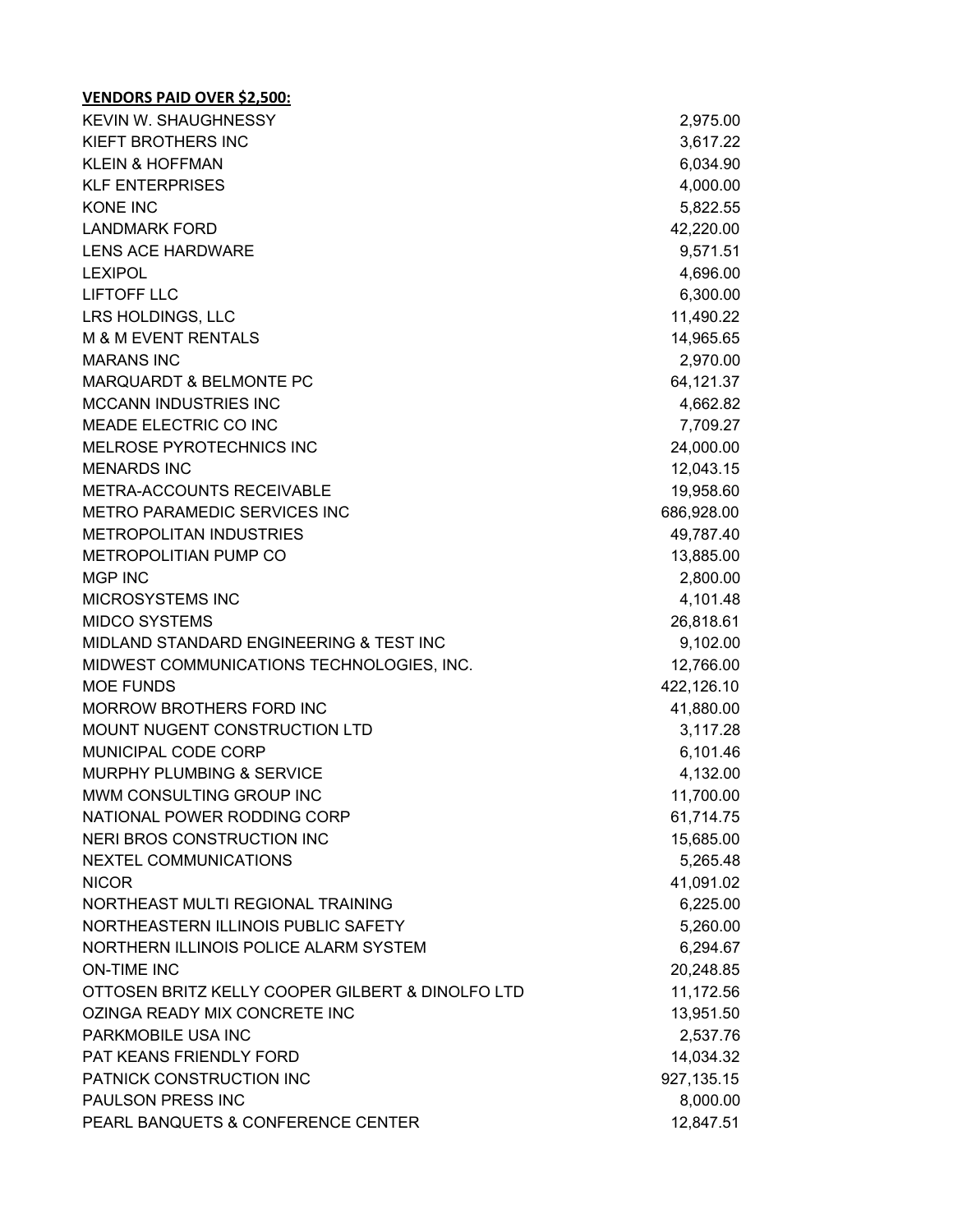| PEARL HOSPITALITY ROSELLE, LLC            | 22,699.59  |
|-------------------------------------------|------------|
| PERSONNEL STRATEGIES                      | 6,250.00   |
| PHIL GRAF & CERTIFIED ARBORISTS           | 9,140.00   |
| POLACH APPRAISAL GROUP INC                | 3,500.00   |
| POLYDYNE INC                              | 10,867.50  |
| POMPS TIRE SERVICE INC                    | 15,047.46  |
| POSITIVE PROMOTIONS INC                   | 3,173.33   |
| <b>POSTMASTER</b>                         | 6,630.00   |
| PRESCIENT SOLUTIONS                       | 244,855.92 |
| PRINTING PLUS OF ROSELLE INC              | 10,846.50  |
| PROGRESSIVE INTELLIGENCE TECHNOLOGIES LLC | 4,693.00   |
| PROMOS 911 INC                            | 3,853.70   |
| PROSPAN MANUFACTURING CO INC              | 9,855.95   |
| RA ADAMS ENTERPRISES INC                  | 3,403.00   |
| <b>RA MANCINI INC</b>                     | 10,724.89  |
| <b>RAINBOW FARMS ENTERPRISES INC</b>      | 2,925.00   |
| <b>RAINBOW GLASS &amp; TRIM LTD</b>       | 4,470.00   |
| RAY O HERRON CO INC                       | 8,155.46   |
| RENTALMAX OF ROSELLE                      | 15,652.85  |
| <b>REPUBLIC SERVICES</b>                  | 13,765.95  |
| <b>RHMG ENGINEERS INC</b>                 | 93,780.75  |
| <b>ROBINSON ENGINEERING</b>               | 384,449.30 |
| <b>ROESCH FORD</b>                        | 3,598.94   |
| ROLLINS AQUATIC SOLUTIONS                 | 12,499.85  |
| <b>RORY PATCHIN</b>                       | 4,100.00   |
| ROSE QUEEN PAGEANT                        | 4,500.00   |
| ROSELLE CHAMBER OF COMMERCE               | 23,160.15  |
| ROSELLE FIRE PROTECTION DISTRICT          | 14,124.37  |
| ROSELLE HISTORICAL FOUNDATION             | 13,298.00  |
| <b>ROSELLE LIONS</b>                      | 19,670.78  |
| ROSELLE PARK DISTRICT                     | 5,000.00   |
| ROSELLE PARK DISTRICT GARDEN CLUB         | 2,500.00   |
| ROSELLE PUBLIC LIBRARY                    | 5,258.99   |
| RTM ENGINEERING CONSULTANTS LLC           | 4,600.00   |
| RUSH TRUCK CENTER-CAROL STREAM            | 17,220.86  |
| <b>RUSSOS POWER EQUIPMENT</b>             | 5,706.85   |
| <b>RYDIN DECAL</b>                        | 5,728.52   |
| SCHROEDER ASPHALT SERVICES INC            | 866,380.74 |
| <b>SEBIS DIRECT INC</b>                   | 13,478.08  |
| <b>SEI INC</b>                            | 2,575.97   |
| SERVICE MANAGEMENT INC                    | 8,815.00   |
| SHI INTERNATIONAL CORP                    | 9,312.89   |
| SIGNET SIGN CO                            | 19,477.00  |
| SPRING-ALIGN OF PALATINE INC              | 3,348.12   |
| ST AUBIN NURSERY & LANDSCAPING            | 12,350.00  |
| <b>STAPLES ADVANTAGE</b>                  | 8,813.79   |
| STORINO RAMELLO & DURKIN                  | 7,087.50   |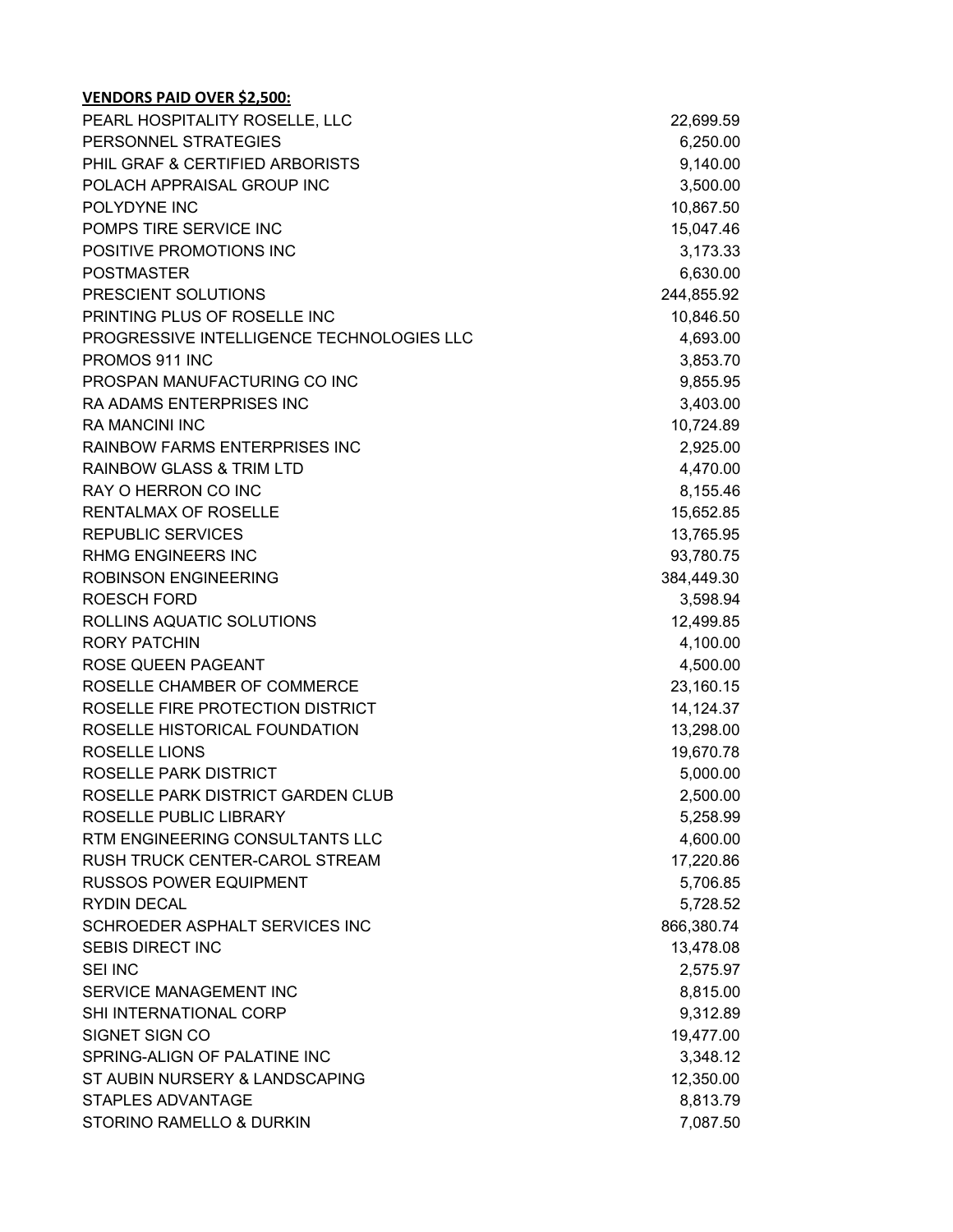| <b>STREICHERS - MILWAUKEE</b>               | 20,643.66       |
|---------------------------------------------|-----------------|
| <b>STRYKER MEDICAL</b>                      | 2,925.51        |
| <b>STRYPES PLUS MORE INC</b>                | 4,267.50        |
| SUBURBAN LABORATORIES INC                   | 6,198.00        |
| SUBURBAN O'HARE COMMISSION                  | 7,500.00        |
| SUPERIOR ROAD STRIPING INC                  | 24,885.69       |
| SYNAGRO CENTRAL                             | 44,062.40       |
| <b>TARGET SOLUTIONS</b>                     | 5,009.23        |
| <b>TASC</b>                                 | 3,355.00        |
| <b>TEKLAB INC</b>                           | 13,960.00       |
| THE GUARDIAN                                | 121,820.02      |
| THE SHWAYDER CO                             | 3,154.66        |
| THYSSENKRUPP ELEVATOR CORP                  | 4,479.28        |
| TOTAL PARKING SOLUTIONS INC                 | 4,915.00        |
| <b>TRAFFIC CONTROL &amp; PROTECTION</b>     | 22,176.40       |
| <b>TROTTER &amp; ASSOCIATES INC</b>         | 348,516.88      |
| <b>TSI</b>                                  | 13,007.53       |
| <b>TWIN SUPPLIES LTD</b>                    | 32,076.22       |
| <b>TYLER TECHNOLOGIES INC</b>               | 88,263.31       |
| <b>ULINE</b>                                | 9,231.11        |
| UNDERGROUND PIPE & VALVE CO                 | 12,445.24       |
| UNITED LABORATORIES                         | 5,718.58        |
| UNITED STATES POSTAL SERVICE CMRS           | 55,113.39       |
| <b>UNITRENDS</b>                            | 50,041.00       |
| UNIVERSAL HYDRAULIC SERVICES & SALES INC    | 4,265.00        |
| UNIVERSITY OF ILLINOIS                      | 5,650.00        |
| UNO MAS LANDSCAPING COMPANY                 | 102,418.00      |
| <b>VERIZON WIRELESS</b>                     | 28,994.55       |
| VIAN CONSTRUCTION CO INC                    | 11,070.00       |
| <b>VILLAGE OF ROSELLE</b>                   | 44,881.02       |
| <b>VILLAGE SEWER &amp; PLUMBING</b>         | 3,000.00        |
| <b>VL3 ENTERPRISES</b>                      | 155,530.78      |
| <b>WALL PAPER WEB STORE</b>                 | 11,633.03       |
| WALSH, KNIPPEN & CETINA, CHARTERED          | 46,620.14       |
| WAREHOUSE DIRECT OFFICE PRODUCTS            | 16,782.72       |
| <b>WASTE MANAGEMENT</b>                     | 57,494.34       |
| <b>WELCH BROS INC</b>                       | 2,839.00        |
| <b>WILSON CONSULTING</b>                    | 4,200.00        |
| <b>WOODCREEK BUILDERS</b>                   | 69,116.00       |
| <b>WRIGHT EXPRESS</b>                       | 76,984.05       |
| <b>WUNDERLICH-MALEC</b>                     | 18,491.04       |
| YMI GROUP INC                               | 27,071.52       |
| ZEP SALES & SERVICE                         | 2,628.35        |
| <b>EXPENSE DISBURSEMENTS UNDER \$2,500:</b> | \$383,990.73    |
| <b>TOTAL:</b>                               | \$16,438,086.58 |